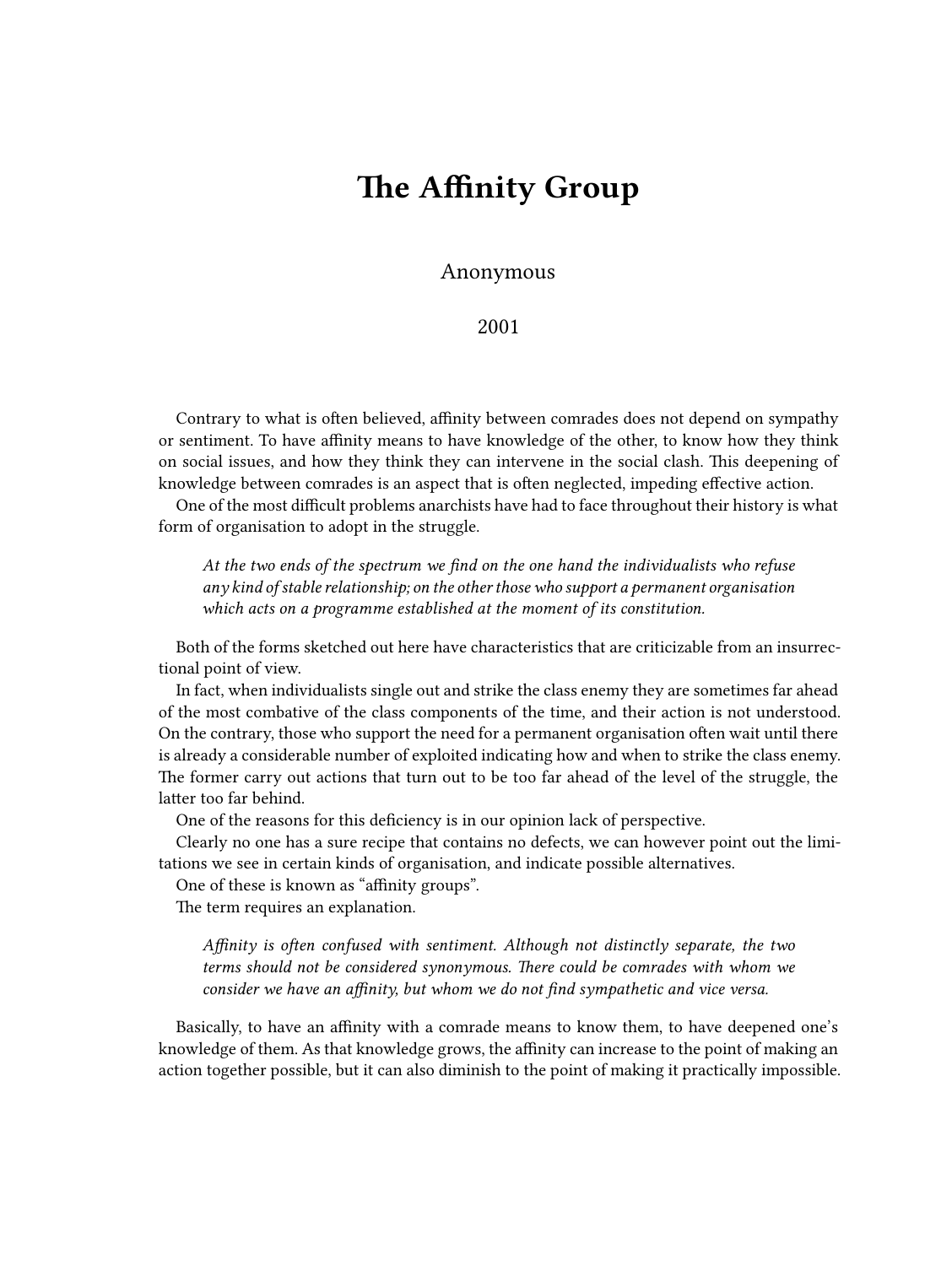Knowledge of another is an infinite process which can stop at any level according to the circumstances and objectives one wants to reach together. One could therefore have an affinity for doing some things and not others. It becomes obvious that when one speaks of knowledge that does not mean it is necessary to discuss one's personal problems, although these can become important when they interfere with the process of deepening knowledge of one another.

In this sense having knowledge of the other does not necessarily mean having an intimate relationship. What it is necessary to know is how the comrade thinks concerning the social problems which the class struggle confronts him with, how he thinks he can intervene, what methods he thinks should be used in given situations, etc.

*The first step in the deepening of knowledge between comrades is discussion. It is preferable to have a clarifying premise, such as something written, so the various problems can be gone into well.*

Once the essentials are clarified the affinity group or groups are practically formed. The deepening of knowledge between comrades continues in relation to their action as a group and the latter's encounter with reality as a whole. While this process is taking place their knowledge often widens and strong bonds between comrades often emerge. This however is a consequence of the affinity, not its primal aim.

It often happens that comrades go about things the other way round, beginning some kind of activity and only proceeding to the necessary clarifications later, without ever having assessed the level of affinity required to do anything together. Things are left to chance, as though some kind of clarity were automatically to emerge from the group simply by its formation. Of course this does not happen: the group either stagnates because there is no clear road for it to take, or it follows the tendency of the comrade or comrades who have the clearest ideas as to what they want to do while others allow themselves to be pulled along, often with little enthusiasm or real engagement.

*The affinity group on the other hand finds it has great potential and is immediately addressed towards action, basing itself not on the quantity of its adherents, but on the qualitative strength of a number of individuals working together in a projectuality that they develop together as they go along.*

From being a specific structure of the anarchist movement and the whole arc of activity that this presents — propaganda, direct action, perhaps producing a paper, working within an informal organisation — it can also look outwards to forming a base nucleus or some other mass structure and thus intervene more effectively in the social clash.